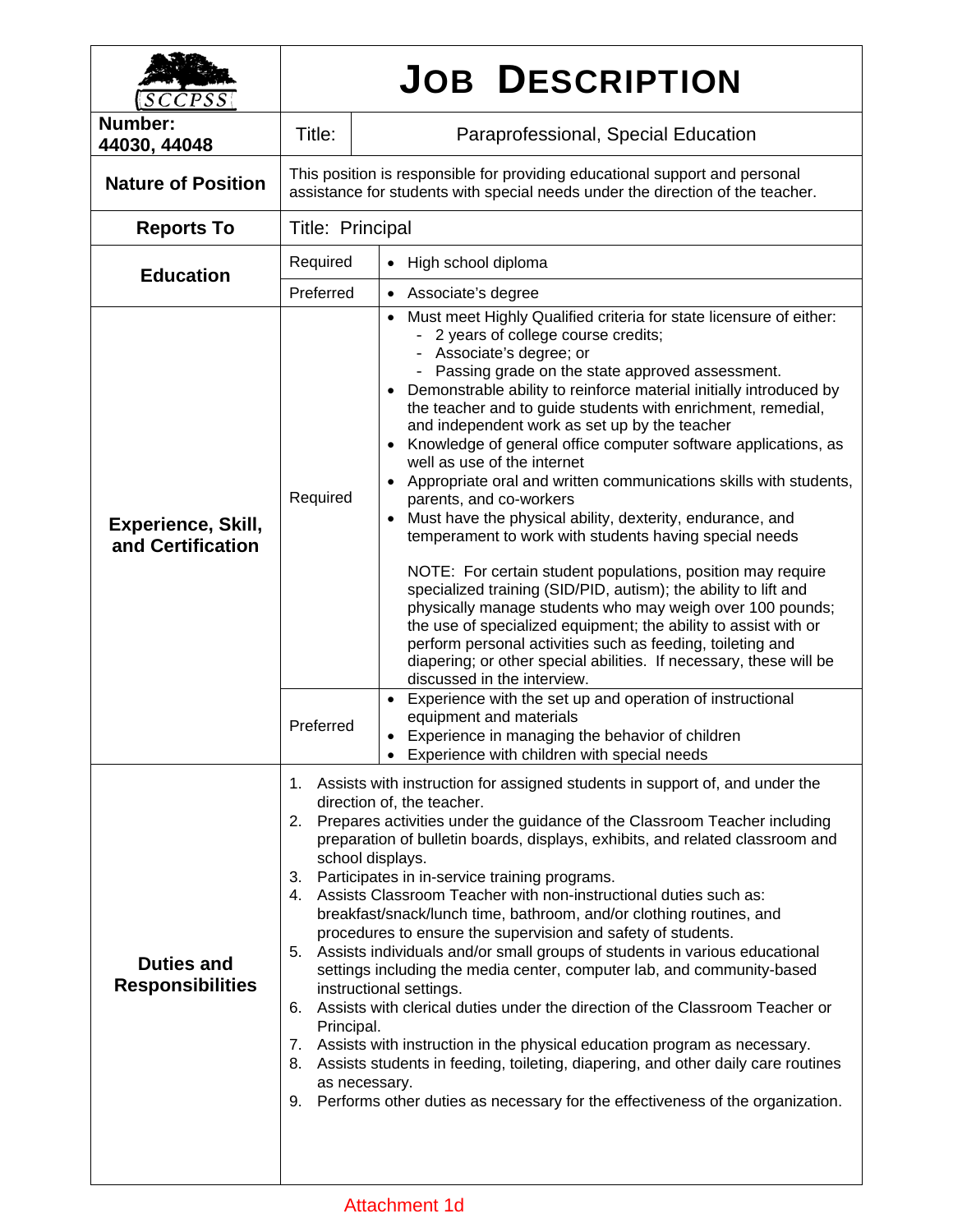|                               | <b>JOB DESCRIPTION</b>                                                                                                                                                                                                     |  |  |             |
|-------------------------------|----------------------------------------------------------------------------------------------------------------------------------------------------------------------------------------------------------------------------|--|--|-------------|
| Number:<br>44030, 44048       | Title:<br>Paraprofessional, Special Education                                                                                                                                                                              |  |  |             |
| Terms of<br><b>Employment</b> | Incumbents will be considered "at will." Appropriate pay will be determined based on the Grade as<br>determined by Human Resources and allowable experience. The work calendar will be the classified<br>200 day schedule. |  |  |             |
| <b>Approvals</b>              | Director Level                                                                                                                                                                                                             |  |  | DATE        |
|                               | <b>Chief Level</b>                                                                                                                                                                                                         |  |  | <b>DATE</b> |
|                               | Human Resources                                                                                                                                                                                                            |  |  | <b>DATE</b> |
|                               | Superintendent                                                                                                                                                                                                             |  |  | <b>DATE</b> |